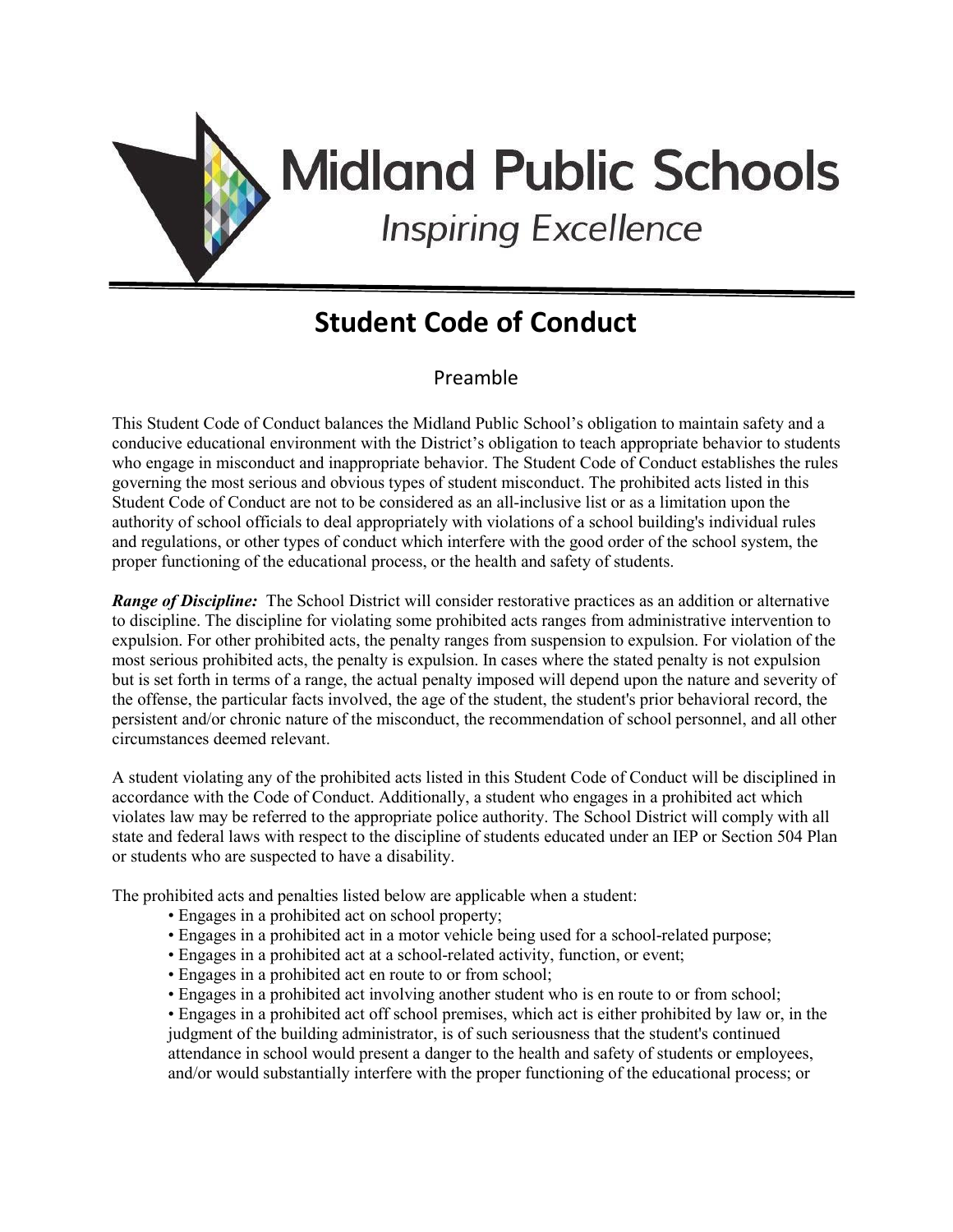• Engages in a prohibited act when the student was not enrolled in the School District or was enrolled in another school district, if the act of misconduct would constitute a sufficient basis for suspension or expulsion had it occurred while the student was attending school in the School District.

In every case, the School District will consider restorative practices as an addition or alternative to suspension or expulsion. Restorative practices are practices that emphasize repairing the harm of the victim and the School District community of a student's misconduct or other behavior. Restorative practices may be considered and implemented by a restorative practices team. The restorative practices team may be constituted and act in the manner described in Section 1310c (2) of the Revised School Code or in a similar manner, depending on the circumstances as a whole in the sole discretion of the School District administrator assigned to handle the misconduct or behavior or the Board of Education (if the Board of Education is handling the misconduct or behavior). Restorative practices should be the first consideration to remediate offenses such as interpersonal conflicts, verbal and physical conflicts, theft, and damage to property, class disruption, and harassment, bullying, and cyberbullying.

Consistent with Michigan law, the School District employs a rebuttable presumption that students should not be disciplined by the imposition of long-term suspension (i.e., more than 10 school days) or expelled (i.e., more than 60 school days) unless the School District has determined, in its sole discretion, the presumption has been rebutted by considering each of the following seven factors:

- The student's age;
- The student's disciplinary history;
- Whether the student is disabled within the meaning of IDEA or ADA/Section 504;
- The seriousness of the student's misconduct or behavior;
- Whether the student's misconduct or behavior threatened the safety of any pupil or staff member;
- Whether restorative practices will be used to address the student's misconduct or behavior; and
- Whether less severe discipline would properly address the student's misconduct or behavior.

This rebuttable presumption does not apply to short-term suspensions (i.e., 10 school days or fewer) or to a student who possesses a firearm in a weapons free school zone. However, with respect to all out-ofschool suspensions and expulsion (short-term or long-term), the School District administrator implementing the suspension shall consider and document consideration of the seven factors listed.

This Student Code of Conduct is intended to be consistent with Michigan law the Policies of the Board of Education and Administrative Regulations promulgated by the Superintendent. If there are any inconsistencies, they should be resolved with the understanding Michigan law supersedes both the Policies of the Board of Education and Administrative Regulations and Board Policy supersedes Administrative Regulations.

## Due Process Rights

#### Midland Public School Board of Education Policy 5611:

The Board of Education recognizes the importance of safeguarding a student's constitutional rights, particularly when subject to the District's disciplinary procedures. To better ensure appropriate dueprocess is provided a student, the Board establishes the following guidelines:

A. Students subject to short-term suspension: Except when emergency removal is warranted, a student must be given oral or written notice of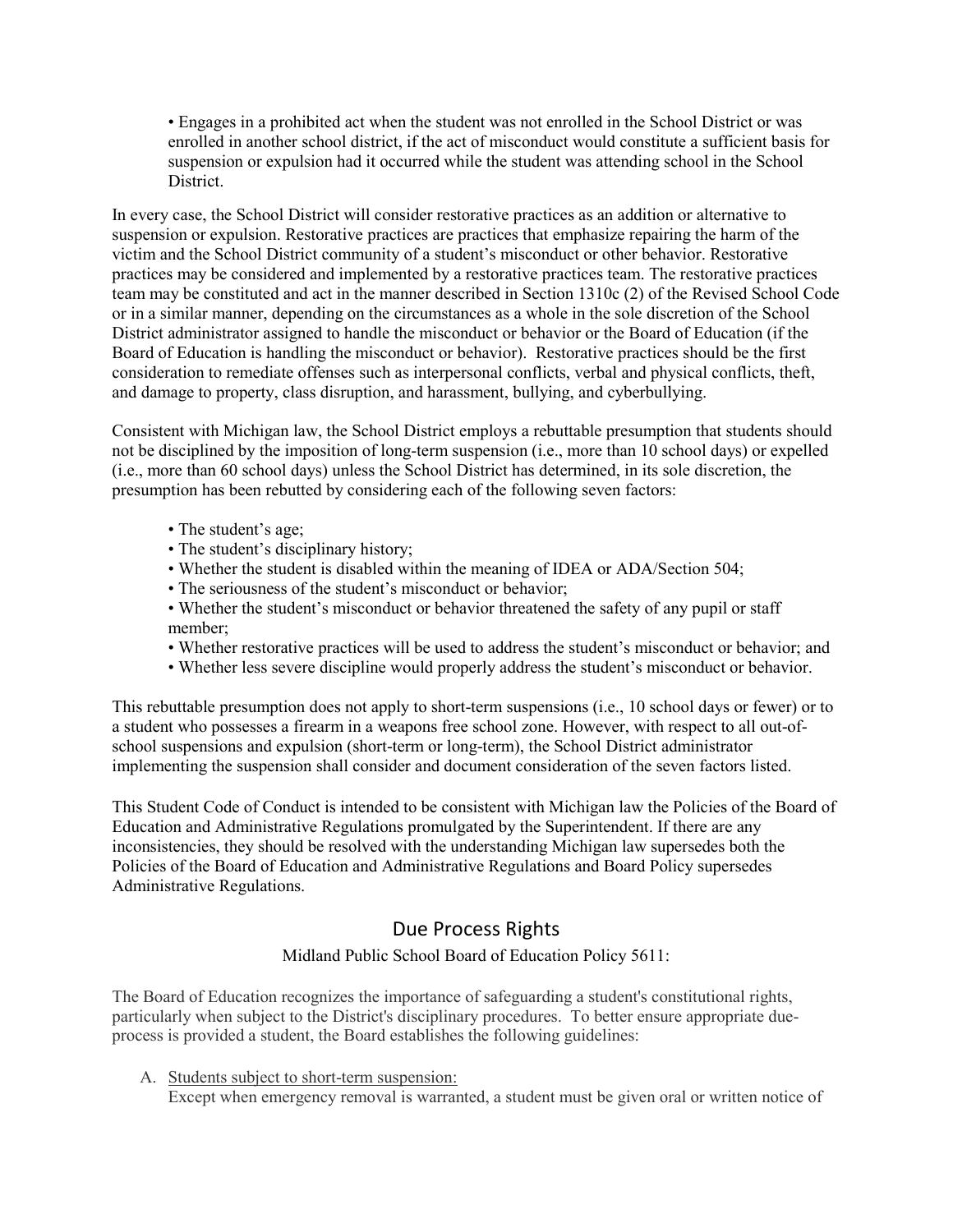the charges against him/her and the opportunity to respond prior to the implementation of a suspension. When emergency removal has been implemented, notice and opportunity to respond shall occur as soon as reasonably possible. The principal or other designated administrator shall provide the opportunity to be heard and shall be responsible for making the suspension decision. The appeal process is defined below.

B. Students subject to long-term suspension and expulsion:

A student and his/her parent or guardian must be given written notice of the intention to suspend or expel and the reasons therefore, and an opportunity to appear with a representative before the Board to answer the charges. The student and/or his/her guardian must also be provided a brief description of the student's rights and of the hearing procedure, a list of the witnesses who will provide testimony to the Board, and a summary of the facts to which the witnesses will testify. At the student's request, the hearing may be private, but the Board must act publicly. The Board shall act on any appeal, which must be submitted in writing, to an expulsion, to a request for reinstatement, or to a request for admission after being permanently expelled from another district (Policy 5610).

#### **Appeal Process**

Suspension of more than one (1) school day but not more than ten (10) school days may be appealed in writing to the Principal within two (2) school days of the parents' receipt of the written suspension notice. The written appeal must contain the reason(s) that the suspension is being appealed.

The student shall be reinstated during the appeal process unless it is determined that the student's attendance would jeopardize the safety of the student or of others.

- a. Upon review, the Principal may uphold the suspension, establish an alternative suspension of lesser severity, or reverse the suspension in its entirety. The review may include, but not be limited to, a meeting with the parents if, in the Principal's opinion, this is appropriate.
- b. The Principal will reach the decision and inform the parents in writing within ten (10) school days after the receipt of the written request.
- c. The decision of the Principal may be appealed in writing to the Superintendent within two (2) school days of the parents' receipt of the decision. The Superintendent will reach a decision and inform the parents in writing within ten (10) school days after the receipt of the written request.
- d. The Superintendent's decision shall be considered final. The parents may appeal to the Board only in cases of alleged violation of due process (Policy 5611) by the Superintendent. In such cases, the appeal shall be made in writing to the Board President within two (2) school days after the parents' receipt of the decision and shall include a statement of the alleged violation of the policy. The Board shall notify the parents of its decision within ten (10) school days of receipt of the written request.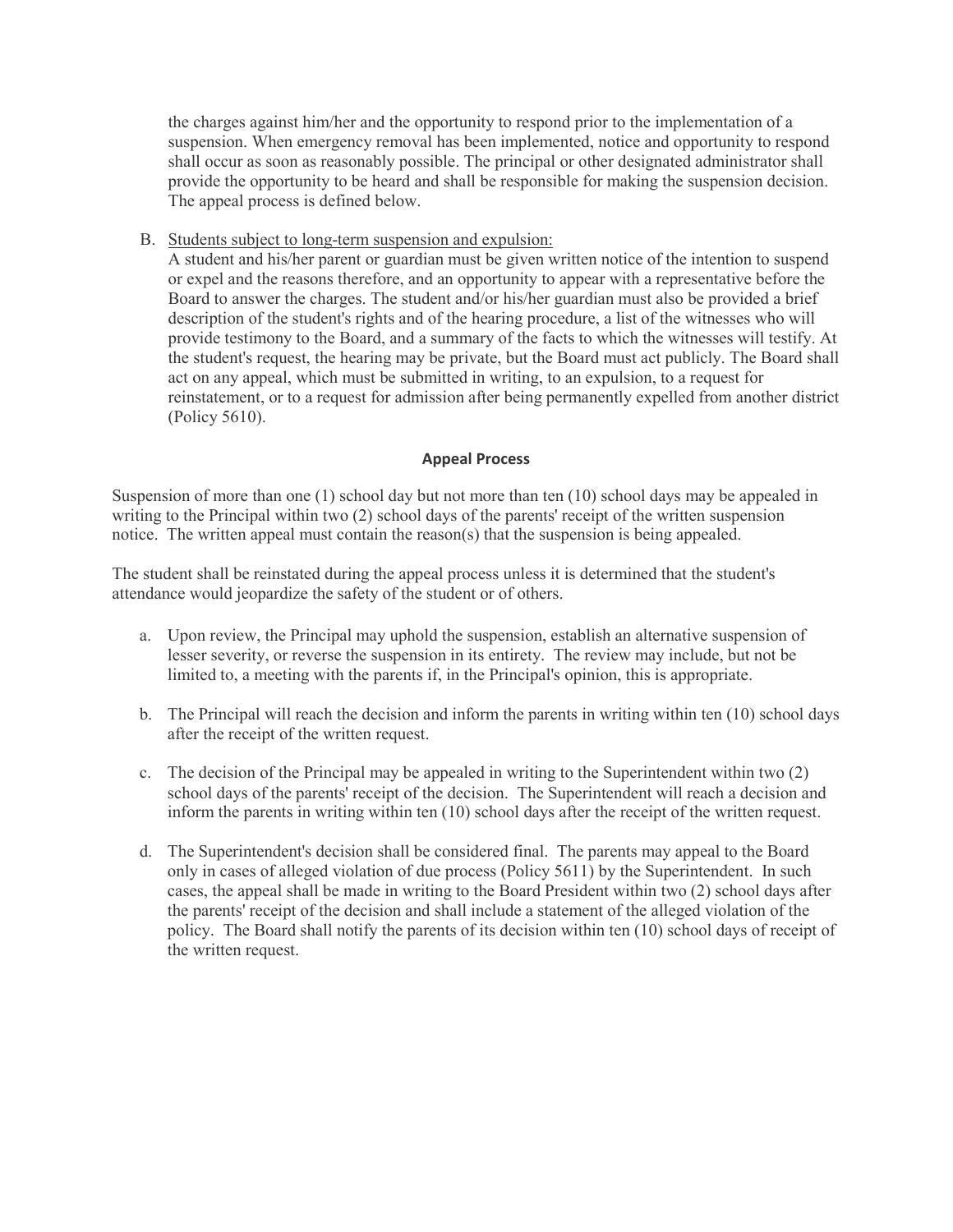### Prohibited Acts

Unless otherwise specified, the penalties for all prohibited acts range from administrative intervention to permanent expulsion, depending on a number of factors, including: the severity of the conduct; the impact of the conduct on the school and surrounding community; applicable Board of Education policies; and state and federal laws.

#### **1. Alcohol, Marijuana, and Chemical Substances**

A student shall not manufacture, sell, handle, possess, use, deliver, transmit, or be under any degree of influence (legal intoxication not required) of any alcoholic beverages, marijuana, or other intoxicant of any kind. A student shall not consume or inhale glue, aerosol paint, lighter fluid, or other chemical substances for the purpose of becoming intoxicated or under the influence (legal intoxication not required).

#### **2. Arson**

A student shall not burn or attempt to burn any tangible property or intentionally set a fire on school property or cause or attempt to cause an explosion on school property. This section is supplemental to, and does not limit or supersede, paragraphs 3, 12, 22, and 35.

#### **3. Arson Prohibited by Law**

A student shall not commit an act of arson, prohibited by MCL 750.71 through MCL 750.80. This section is supplemental to, and does not limit or supersede, paragraphs 2, 12, 22, and 35.

#### **4. Bullying and Hazing**

Students are prohibited from engaging in conduct, whether written, verbal, or physical, that unreasonably interferes with another's participation in or enjoyment at school or school-related activities, such as bullying or hazing. The Board of Education has adopted a policy on bullying as a part of Policy 5517.01. Visit the link below for full details.

Link: [https://go.boarddocs.com/mi/midp/Board.nsf/Public?open&id=policies#](https://go.boarddocs.com/mi/midp/Board.nsf/Public?open&id=policies)

#### **5. Coercion, Extortion, and Blackmail**

A student shall not commit or attempt to commit coercion, extortion, or blackmail. A student shall not engage in the act of securing or attempting to secure money or other items of value by the use of threats and/or violence, nor shall a student, by threats and/or violence, force another person to perform an unwilling act.

#### **6. Copyrighted Material**

A student shall not unlawfully duplicate, reproduce, retain, or use copyrighted material.

#### **7. Criminal Acts**

A student shall not commit or participate in any conduct or act defined as a crime by federal or state law or local ordinance.

#### **8. Criminal Sexual Conduct**

A student shall not commit criminal sexual conduct, as defined by MCL 750.520b-e and g. *Penalty.* Administrative intervention to permanent expulsion, in accordance with MCL 380.1311.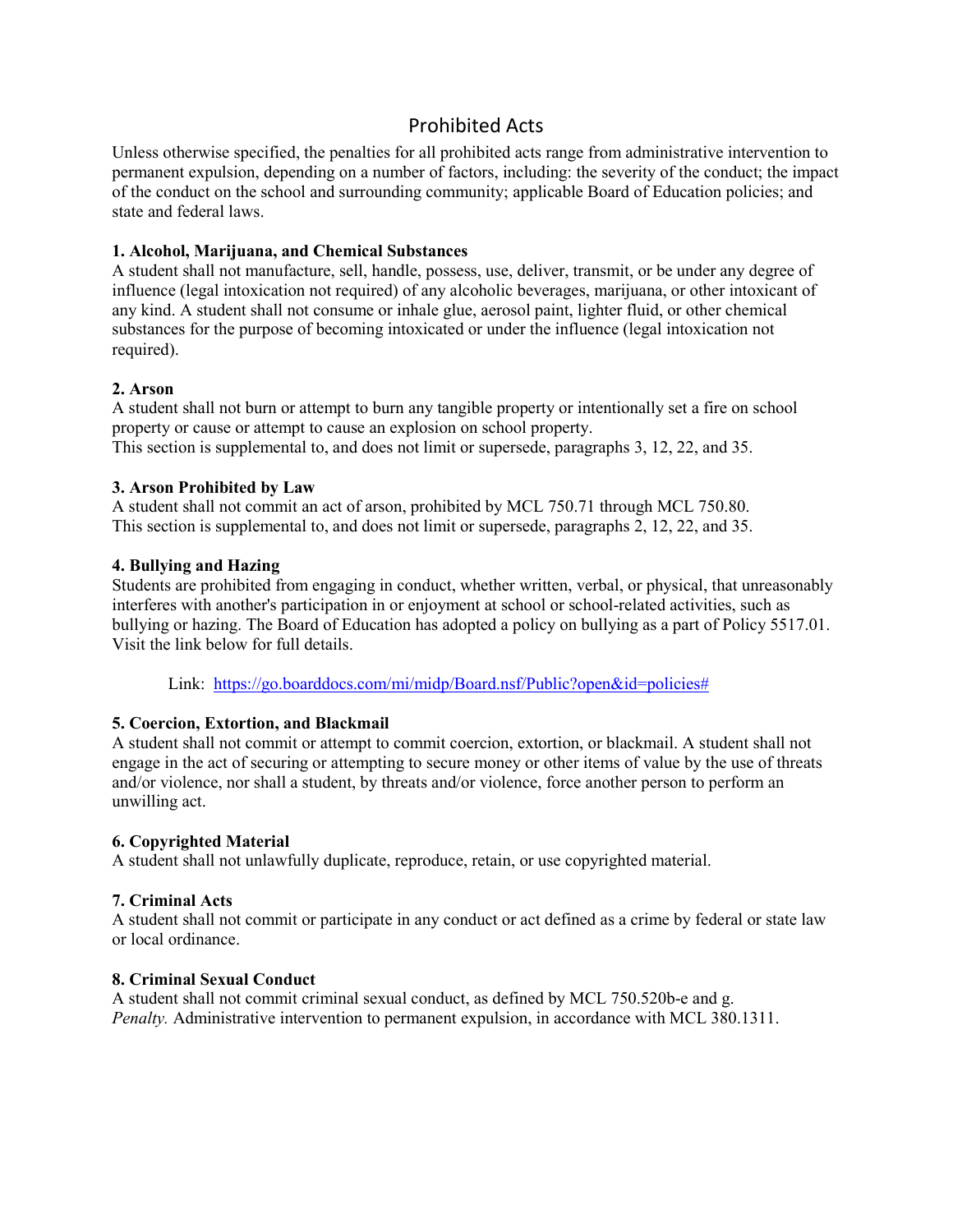#### **9. Discriminatory Harassment**

A student shall not engage in offensive verbal or physical conduct directed towards other students, or groups, relating to their sex, race, color, national origin, religion, height, weight, marital status, or handicap or disability (e.g., sexual or racial comments, threats, or insults, etc.). The Board of Education has adopted a policy on Anti-Harassment as a part of Policy 5517. Visit the link below for full details.

Link: [https://go.boarddocs.com/mi/midp/Board.nsf/Public?open&id=policies#](https://go.boarddocs.com/mi/midp/Board.nsf/Public?open&id=policies)

#### **10. Disruption of School**

A student shall not, by any type of conduct (violence, force, noise, coercion, threat, intimidation (through racist or discriminatory comments, displays (Confederate flag, swastikas, etc.), or acts), fear, passive resistance, etc.), cause the disruption or obstruction of any function of the school, nor shall they engage in any such conduct if such disruption or obstruction is reasonably likely to result. Neither shall a student urge other students to engage in such conduct for the purpose of causing such disruption or obstruction. While the following acts are not intended to be exclusive, they illustrate the kinds of offenses encompassed within this rule. It should be understood that any conduct which causes disruption, is likely to result in disruption, or interferes with the educational process, is forbidden.

• Occupying any school building, school grounds, or a part thereof, without the permission of a school building staff member, which deprives others of its use;

• Blocking normal pedestrian or vehicle traffic, the entrances or exits of any school building or corridor or room, without the permission of the building principal;

• Preventing, attempting to prevent, or interfering with the convening or continued functioning of any class, activity, meeting, or assembly;

• Instigating or participating in a disturbance, or causing a disturbance, which interrupts the educational opportunities of others or threatens the general health, safety, and welfare of others on school property or at a school sponsored activity.

#### **11. Damage of Property or Theft/Possession**

A student shall not intentionally cause or attempt to cause damage to school property or the property of another person, or steal, attempt to steal, or knowingly be in the unauthorized possession of school property or the property of another person.

#### **12. Dangerous Weapons**

A student shall not possess a dangerous weapon in a weapon free school zone. This section is supplemental to, and does not limit or supersede, paragraph 35.

#### **13. Dress**

The primary responsibility for a student's attire resides with the student and their parents or guardians. The school district is responsible for seeing that student attire does not interfere with the health or safety of any student and that student attire does not contribute to a hostile or intimidating atmosphere for any student. All staff and students should understand that they are responsible for managing their own personal "distractions" without regulating the clothing choices of others. Clothes must be worn in a way that the entire torso is fully covered with opaque fabric.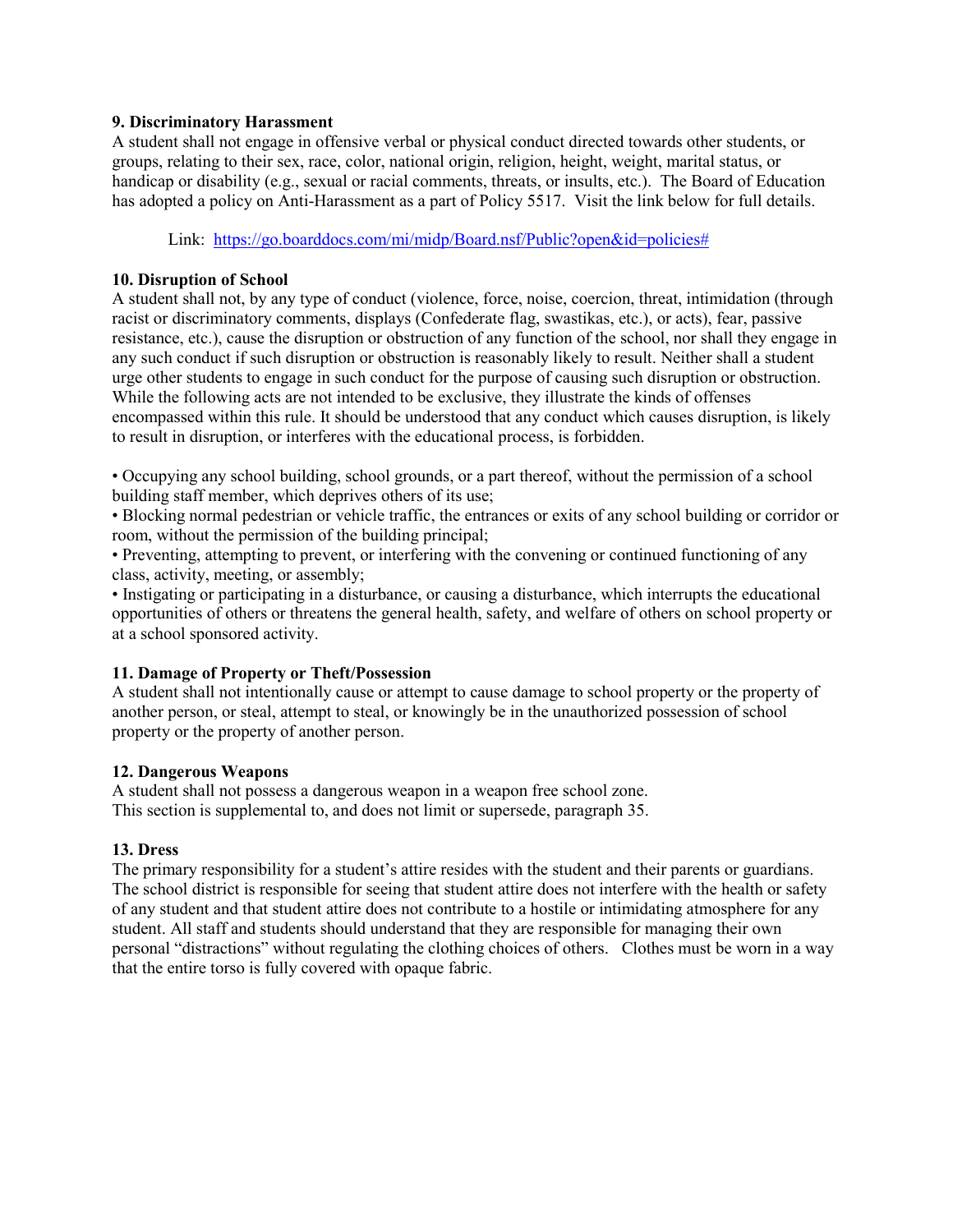

#### **Students MUST wear:**

- A shirt (with fabric in the front, back, and on the sides under the arms)
- Pants/jeans or the equivalent (for example, a skirt, sweatpants, leggings, a dress, or shorts)
- Footwear

#### **Students MAY wear:**

- Fitted pants, including opaque leggings, yoga pants and "skinny jeans"
- Tank tops, including spaghetti straps; off the shoulder tops that meet criteria #1. (up to or above the clavicle)
- Hats/Hoods (except for religious articles this rule is subject to individual teacher policy)

#### **Students CANNOT wear:**

- Violent images or language
- Costumes, capes, or other distracting clothing
- Images depicting drugs, alcohol, profanity, pornography, or hate speech including racist or discriminatory comments, displays, or acts (e.g. the Confederate flag, swastikas, etc.)
- Images that create a hostile or intimidating environment

In all cases, administration will determine what is appropriate based on the dress code. Students wearing inappropriate clothing may be asked to change, to go home to retrieve more appropriate clothing, or may be subject to disciplinary action.

Midland Public Schools respects that religious and/or medical needs/practices may present alternates to this policy for consideration. Students are encouraged to consult with administration in these cases.

#### **14. Drugs, Narcotic Drugs, and Counterfeit Substances**

A student shall not manufacture, sell, possess, use, deliver, transfer, or be under the influence (legal intoxication not required) of any drug, narcotic drug, hallucinogen, stimulant, depressant, controlled substance, counterfeit substance, or a controlled substance analogue intended for human consumption. A student shall not sell, deliver, or transfer, or attempt to sell, deliver, or transfer any prescription or nonprescription drug, medicine, vitamin, or chemical substance (e.g., pain relievers, stimulants, diet pills, pep pills, No-Doze pills, cough medicines, laxatives, stomach or digestive remedies, etc.), nor shall a student use or possess these substances for an improper purpose.

A student shall not sell or represent a legal substance as an illegal or controlled substance (e.g., selling NODOZ as "Speed" or "Crack") or sell, manufacture, possess, use, deliver, or transfer "designer" drugs.

#### **15. Electronic Communication Devices and Laser Pointers**

Districtwide, students are prohibited from using or possessing active (i.e., turned on) electronic communication devices in restrooms, locker rooms, offices, and other locations where students and staff have a reasonable expectation of privacy. Separately, all students are prohibited from possessing or using laser pointers on school premises and at school-related activities without the express permission of school administration. Students are expected to use good judgment when using or possessing active electronic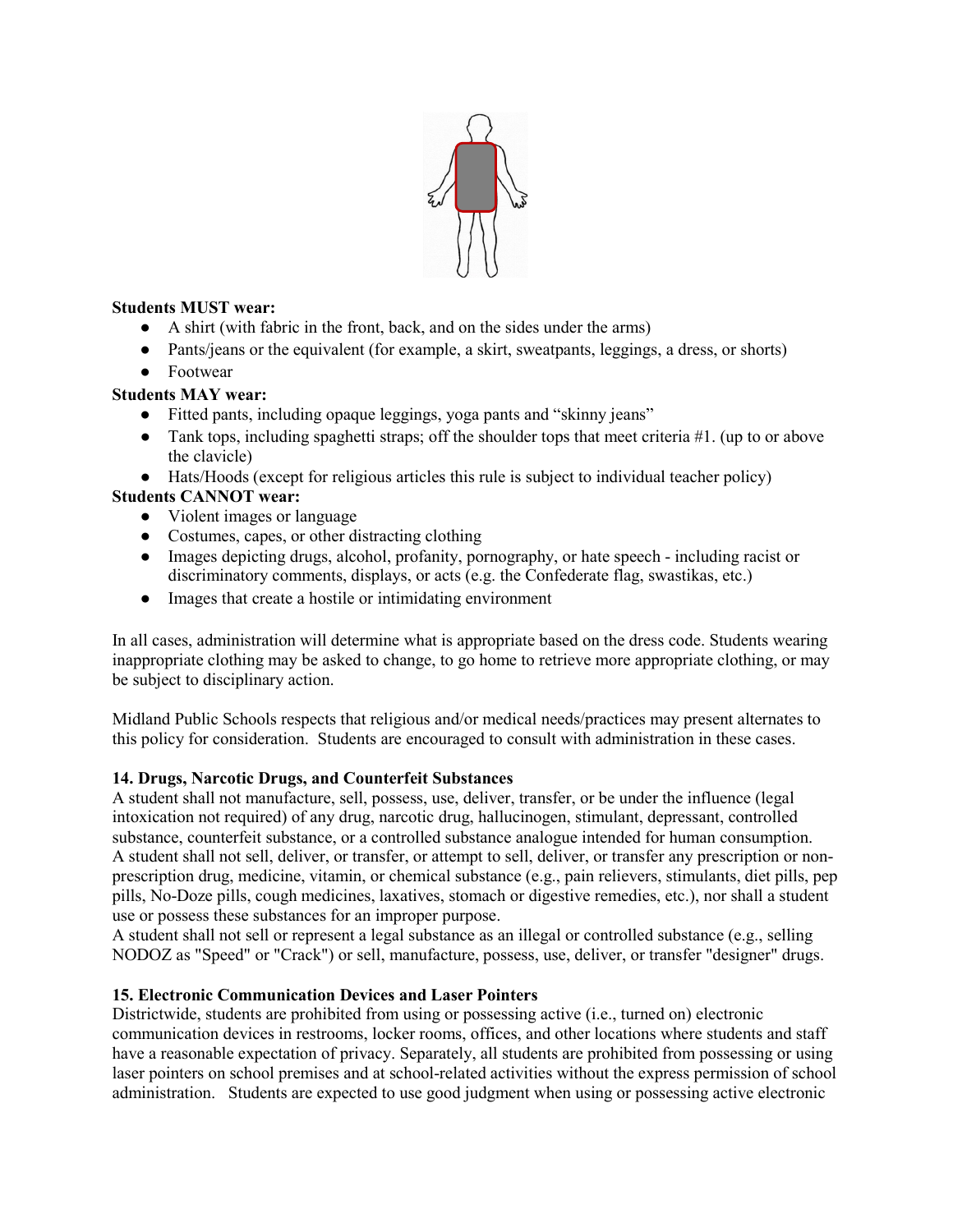communication devices in hallways during passing time, in the parking lot, cafeteria during lunch, and extra-curricular activities. Students may not use or possess active electronic communication devices without explicit staff permission in class or on buses.

#### **16. Failure to Comply with Directions of School Personnel**

A student shall not be insubordinate or fail to comply with instructions and directions of School District employees (including substitute and student teachers), volunteers, or persons acting as a chaperone or in a supervisory capacity.

#### **17. Failure to Cooperate**

A student shall not refuse to cooperate with School District administrators and/or teaching staff investigating a possible violation of this Student Code of Conduct, other codes of conduct, and/or building rules. No student shall make false statements or give false evidence to School District administrators and/or teaching staff. A student shall not refuse to testify or otherwise cooperate with School District personnel in any disciplinary proceeding.

#### **18. False Alarms**

A student shall not knowingly cause a false fire alarm, or make a false fire, bomb, or catastrophe report.

#### **19. False Allegations**

A student shall not libel or slander, or make false allegations against another student, School District employee (including substitute and student teachers), Board of Education members, or volunteers.

#### **20. Falsification of Records**

A student shall not use the name of another person or falsify times, dates, grades, addresses, or other data on School District forms or records. A student shall not provide false, misleading, or inaccurate statements or information on School District forms or records.

#### **21. Fighting, Assault, and Battery on another Person**

A student shall not physically assault, or cause, behave in such a way to cause, or threaten to cause physical injury to a school employee, (including substitute and student teachers), student, volunteer, chaperone, or other person (e.g., fighting).

#### **22. Fireworks, Explosives, and Chemical Substances**

A student shall not possess, handle, or transmit any substance or prepared chemical that can explode, is capable of inflicting bodily injury, or is reasonably likely to cause physical discomfort to another person.

#### **23. Gang Insignia/Activity**

A student shall not wear or possess any clothing, jewelry, symbol, or other object that may reasonably be perceived by any student, teacher, or administrator as evidence of membership in or affiliation with any gang. A student shall not commit any act, verbal or non-verbal (gesture, handshakes, etc.), that may reasonably be perceived by a teacher or administrator as evidence of membership in or affiliation with any gang. A student shall not commit any act, verbal or non-verbal, in furtherance of the interests of any gang or gang activity, including, but not limited to: a) soliciting others for membership in any gang or gang related activity, b) requesting any person to pay protection or otherwise intimidating or threatening any person, c) committing any other illegal act or violation of School District rules or policies, or d) inciting other students to act with physical violence on any person. The term "gang" means a group of two or more persons whose purpose or activities include the commission of illegal acts or violations of this Code of Conduct, School District rules or policies, or whose purpose or activities cause disruption or is likely to cause disruption to the educational process.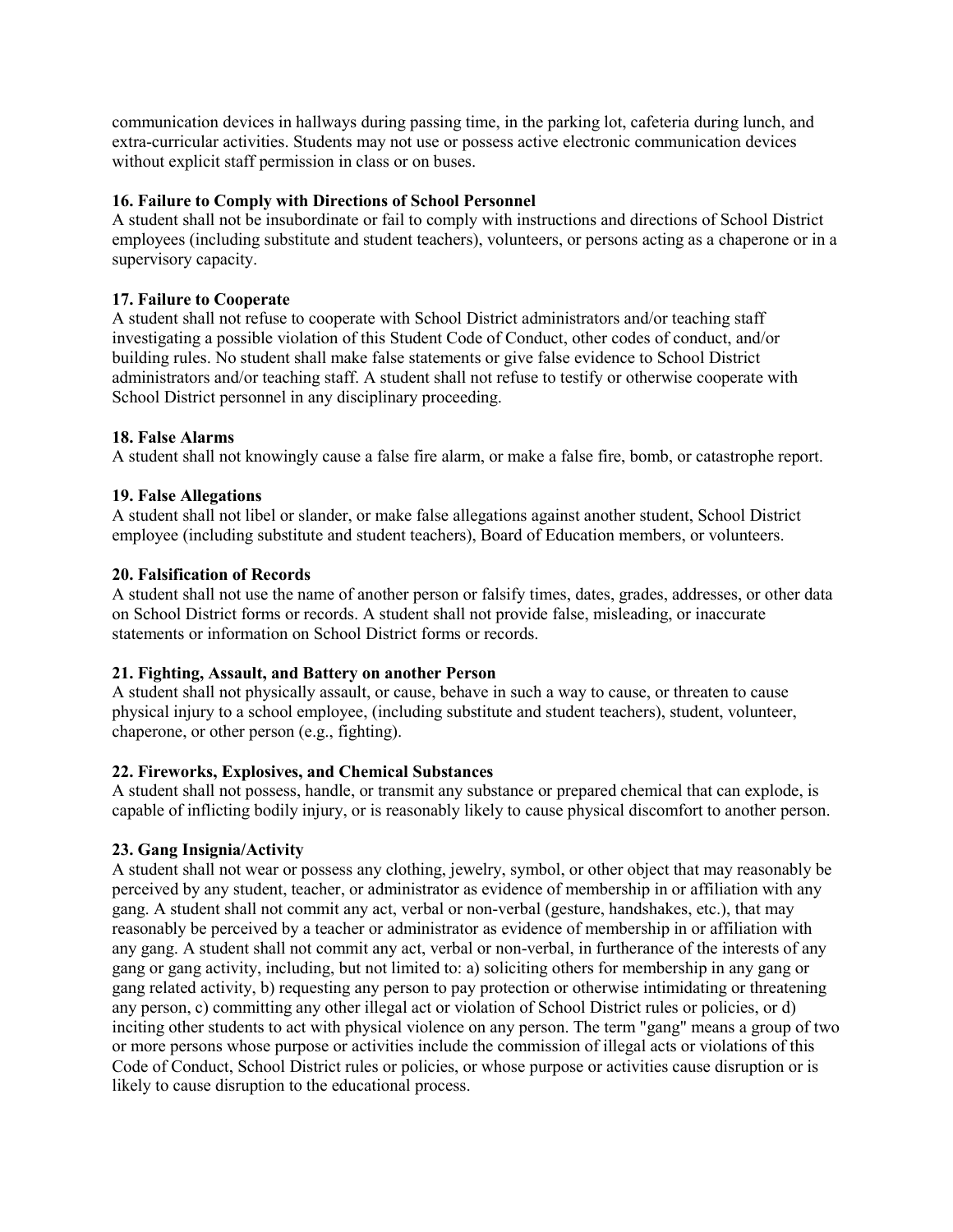#### **24. Improper Communications**

A student shall not make threatening, annoying, nuisance, vulgar, and/or obscene communications, verbally, electronically, in writing, or by gestures, to School District employees (including substitutes and student teachers), Board of Education members, chaperones, volunteers, or visitors to the school building. The prohibition against such communications shall apply whether the communications are made in a school building or on school premises or outside of a school building or off school premises, and regardless of whether such communications are made during, before, or after school hours or during times when school is not in session.

#### **25. Indecency**

A student shall not engage in conduct that is contrary to commonly recognized standards of decency and behavior, which includes obscenity, indecent exposure, or the use of language in verbal, electronic or written form, or in pictures, or in caricatures or gestures, which are offensive to the general standards of propriety.

#### **26. Look-A-Like Weapons**

A student shall not possess, handle, or transmit any object or instrument that is a "look-a-like" weapon or instrument (e.g., starter pistol, rubber knife, toy gun, etc.).

#### **27. Misconduct Prior to Enrollment**

An otherwise eligible resident may be suspended or expelled for an act of misconduct committed while the student was: (a) a resident of another district; (b) enrolled in another school; (c) outside of school hours; or (d) off school premises if the misconduct would have constituted a sufficient basis for suspension or expulsion had it occurred while the student was enrolled in the School District.

#### **28. Personal Protection Devices**

A student shall not possess, handle, or transmit a personal protection device (e.g. pepper gas, mace, stun gun, electric shock device, etc.) capable of inflicting bodily injury or causing physical discomfort to another person.

#### **29. Trespassing, Loitering**

A student shall not be on school property or in a school building except to participate in the educational process of the School District, nor shall a student loiter in building hallways, classrooms, bathrooms, etc.

#### **30. Scholastic Dishonesty**

A student shall not engage in academic cheating. Cheating includes, but is not limited to: the actual giving or receiving of any unauthorized aid or assistance or the actual giving or receiving of unfair advantage on any form of academic work. A student shall not engage in plagiarism, which includes the copying of language, structures, ideas, and/or thoughts of another and represent it as the student's own original work. Each teacher will specify actions that constitute "cheating" in his/her course, and the consequences of such action as part of his/her written course policies. Disciplinary action may be carried out at the classroom level or the main office, depending on the severity of the offense.

#### **31. Smoking/Tobacco/E-Cigarettes**

A student shall not smoke, chew, or otherwise use tobacco. A student shall not, while on school property, have in his/her possession or under his/her control, tobacco in any form. This includes electronic cigarettes, vaporizers (including related oils/fluids/paraphernalia), or any other device that simulates smoking any type of product, regardless whether they are manufactured, distributed, marketed, or sold under any product name or descriptor.